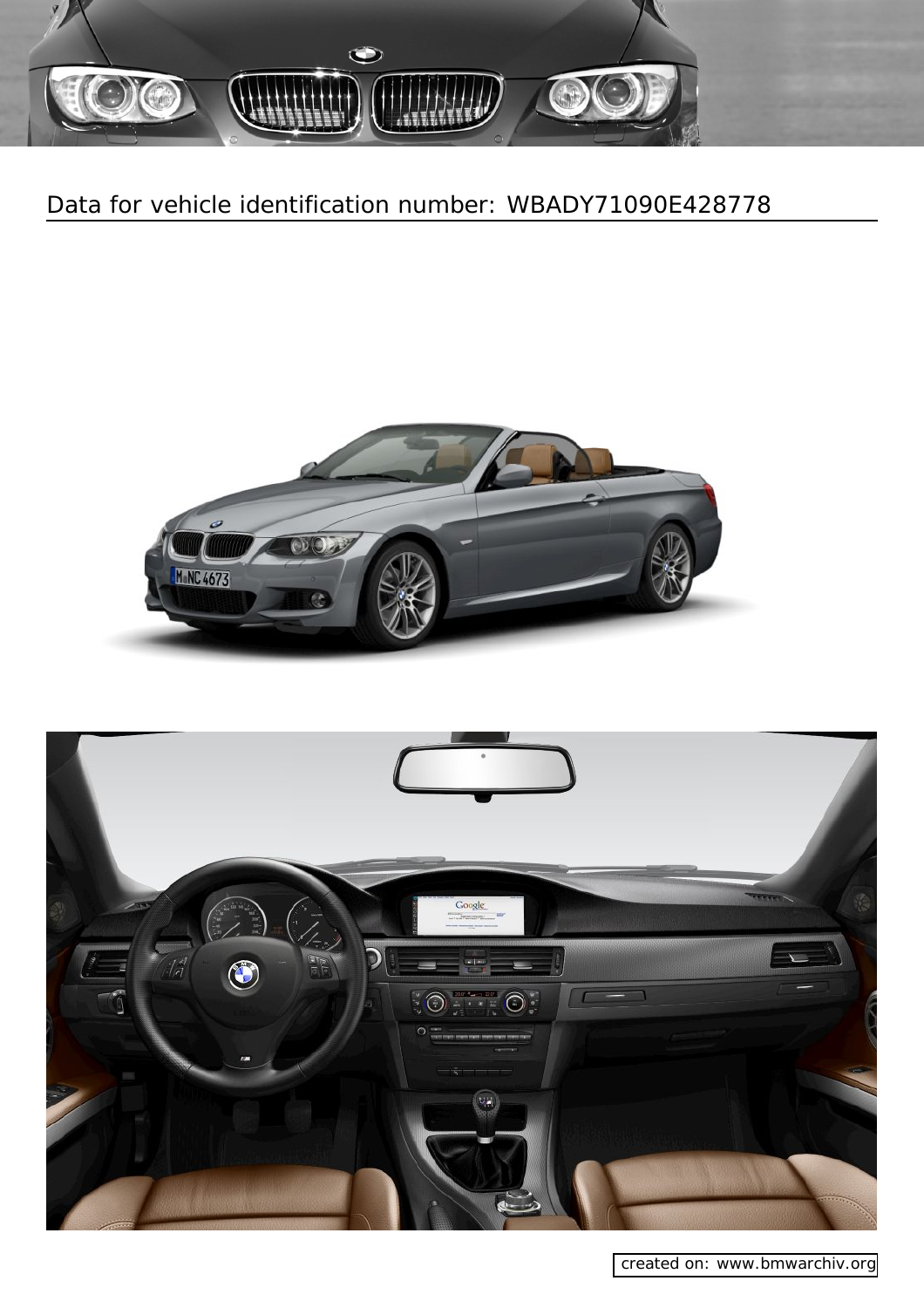$\bigodot$ 

| Model description | 330d                               |
|-------------------|------------------------------------|
| Market            | Europa                             |
| <b>Type</b>       | DY71                               |
| E-Code            | E93 (MUE)                          |
| Chassis           | Cabriolet                          |
| Steering          | links                              |
| Doors             | 2                                  |
| Engine            | N57D30O0 - 3,00I (180kW)           |
| Drive             | Heckantrieb                        |
| Transmission      | manuell                            |
| Body color        | Spacegrau Metallic (A52)           |
| Upholstery        | Leder Dakota/d3 Sattelbraun (LCD3) |
| Production date   | 12.10.2011                         |
| Assembled in      | Regensburg                         |

| Code Serienausstattung                      | <b>Standard Equipment</b>            |
|---------------------------------------------|--------------------------------------|
| S459A Sitzverstellung elektrisch mit Memory | Seat adjuster, electric, with memory |
| S502A Scheinwerferreinigungsanlage          | Headlight cleaning system            |
| S522A Xenon-Licht                           | Xenon Light                          |
| S548A Kilometertacho                        | Kilometer-calibrated speedometer     |
| S851A Sprachversion deutsch                 | Language version German              |

| Code         | Sonderausstattung                        | <b>Optional Equipment</b>           |
|--------------|------------------------------------------|-------------------------------------|
|              | S1CAA Selektion COP relevanter Fahrzeuge | Selection of COP relevant vehicles  |
| S1CBA        | CO <sub>2</sub> Umfang                   | CO <sub>2</sub> package             |
|              | S1CDA Brake Energy Regeneration          | <b>Brake Energy Regeneration</b>    |
| S216A        | Servolenkung-Servotronic                 | HYDRO STEERING-SERVOTRONIC          |
| <b>S230A</b> | Zusatzumfang EU-spezifisch               | Extra package, EU-specific          |
| S2MFA        | BMW LM Rad M Sternspeiche 193            | BMW alloy wheel, M spider spoke 193 |
| <b>S320A</b> | Entfall Modellschriftzug                 | Deleted, model lettering            |
| S322A        | Komfortzugang                            | Comfort access                      |
| P337A        | M Sportpaket                             | M Sports package                    |
|              |                                          |                                     |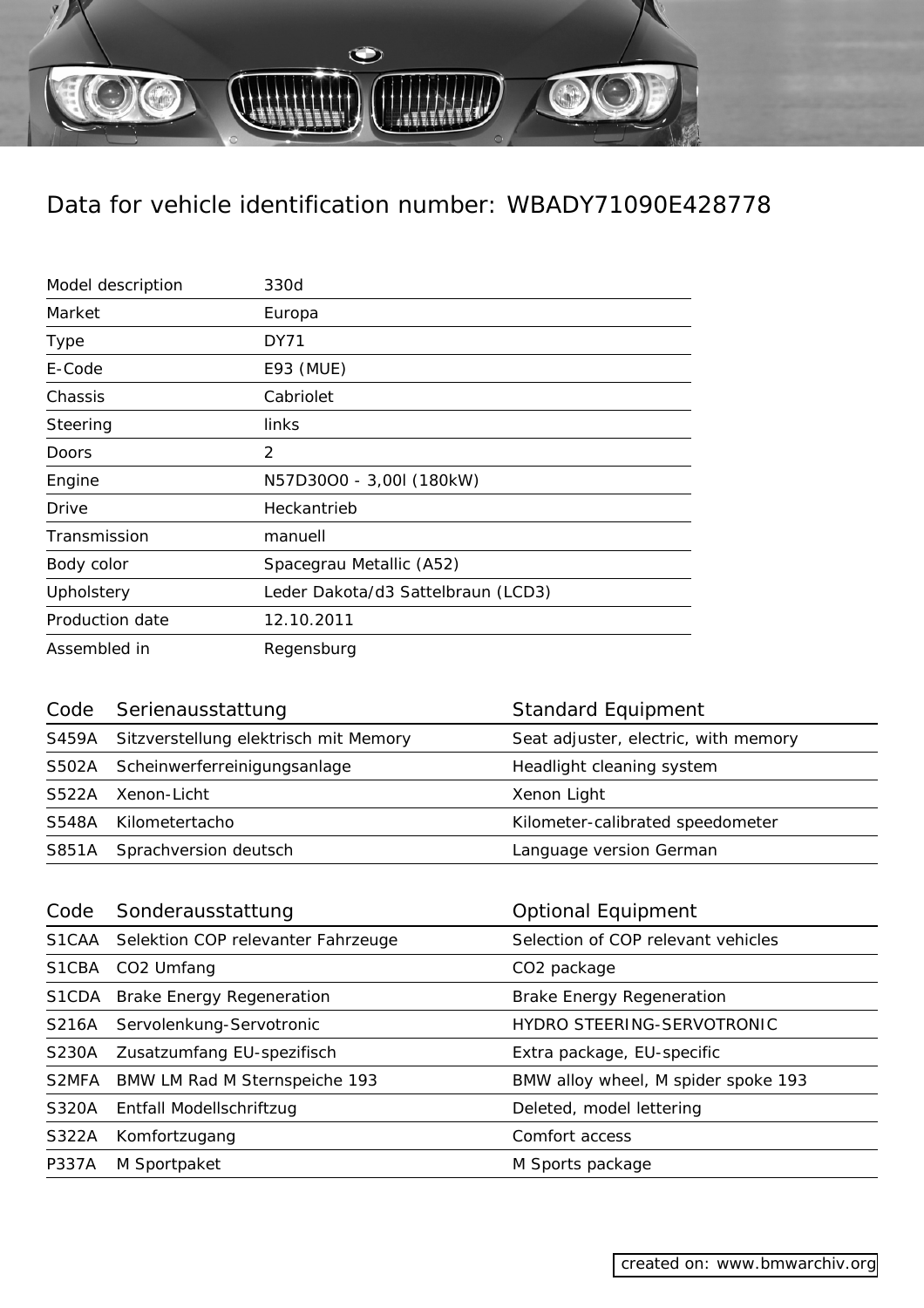$\bullet$ 

| Code  | Sonderausstattung                        | <b>Optional Equipment</b>               |
|-------|------------------------------------------|-----------------------------------------|
| S387A | Windschutz                               | Wind deflector                          |
| S423A | <b>Fussmatten Velours</b>                | Floor mats, velours                     |
| S428A | Warndreieck und Verbandstasche           | Warning triangle and first aid kit      |
| S430A | Innen-/Aussensp. mit Abblendautomatik    | Interior/outside mirror with auto dip   |
| S431A | Innenspiegel automatisch abblendend      | Interior mirror with automatic-dip      |
| S481A | Sportsitz                                | Sports seat                             |
| S488A | Lordosenstütze Fahrer u. Beifahrer       | Lumbar support, driver and passenger    |
| S493A | Ablagenpaket                             | Storage compartment package             |
| S494A | Sitzheizung Fahrer/Beifahrer             | Seat heating driver/passenger           |
| S4AEA | Armauflage vorn verschiebbar             | Armrest front, retractable              |
| S4WAA | Interieurleisten Alu glacier-silber dkl. | Interior strips alu glacier-silber dark |
| S508A | Park Distance Control (PDC)              | Park Distance Control (PDC)             |
| S521A | Regensensor                              | Rain sensor                             |
| S524A | Adaptives Kurvenlicht                    | <b>Adaptive Headlights</b>              |
| S534A | Klimaautomatik                           | Automatic air conditioning              |
| S536A | Standheizung                             | Auxiliary heating                       |
| S544A | Geschwindigkeitsregelung mit Bremsfunkt. | Cruise control with brake function      |
| S563A | Lichtpaket                               | Light package                           |
| S5ACA | Fernlichtassistent                       | High-beam assistant                     |
| S5AKA | <b>LED Lichtelemente</b>                 | LED light elements                      |
| S609A | Navigationssystem Professional           | Navigation system Professional          |
| S612A | <b>BMW Assist</b>                        | <b>BMW Assist</b>                       |
| S614A | Internet Vorbereitung                    | Internet, preparations                  |
| S615A | Erweiterte BMW Online Information        | <b>Expanded BMW Online Information</b>  |
| S616A | <b>BMW Online</b>                        | <b>BMW Online</b>                       |
| S620A | Spracheingabe                            | Voice control                           |
| S633A | Vorbereitung Handy Business              | Preparation, mobile phone, Business     |
| S698A | Area-Code 2 für DVD                      | Area-Code 2 for DVD                     |
| S6AAA | <b>BMW TeleServices</b>                  | <b>BMW TeleServices</b>                 |
| S6ABA | <b>Steuerung Teleservices</b>            | <b>Control for Teleservices</b>         |
| S6FLA | USB-/Audio-Schnittstelle                 | USB/Audio interface                     |
| S6VCA | <b>Steuerung Combox</b>                  | Control for Combox                      |